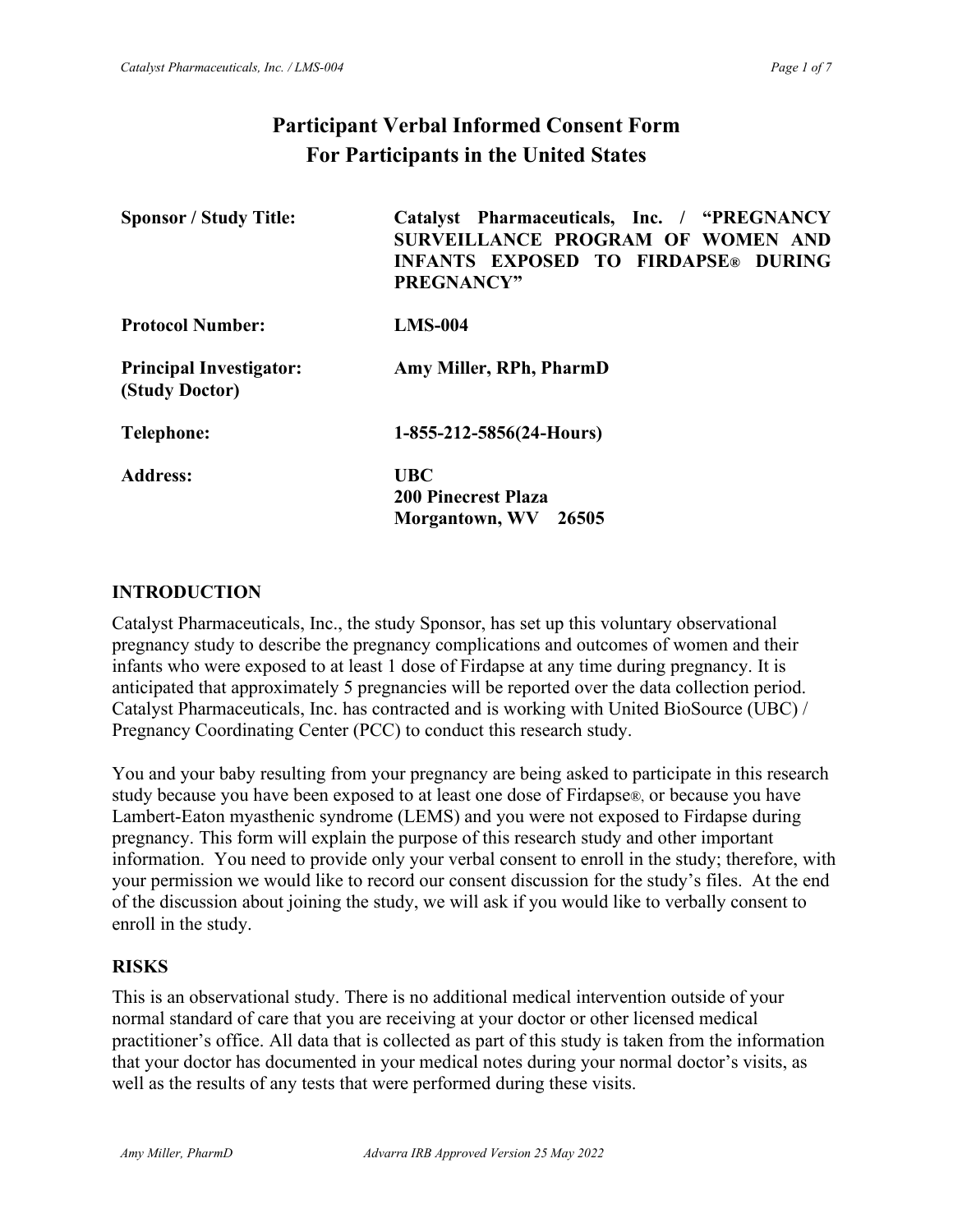There are no additional medical risks for you or your baby when you participate in this observational pregnancy study. While every effort will be made to safeguard your personal information, there is a small risk that your and your baby's information may be unintentionally disclosed. For this reason, absolute confidentiality cannot be guaranteed.

#### **BENEFITS**

There is no direct benefit for you or your baby for participating in this study. However, your participation in this study will help Catalyst Pharmaceuticals, Inc. to determine if there are any effects of Firdapse® on pregnant women or babies whose mothers were exposed to Firdapse® during pregnancy. The study data will be provided to regulatory agencies so that other women who become pregnant while being treated with Firdapse® can better understand the effects of Firdapse® on pregnant women and their babies.

### **PARTICIPATION**

Your participation in this study is strictly voluntary. To participate in the study, you will be asked to do the following:

- Verbally state that you want to participate in the study (also known as verbal informed consent). You need to provide only your verbal consent to enroll in the study; therefore, with your permission we would like to record our consent discussion for the study's files. At the end of our discussion about joining the study, we will ask if would like to verbally consent to enroll in the study. We will be mailing/giving a copy of this consent to you for your files.
- Once the Pregnancy Coordinating Center (PCC) has your verbal informed consent, they will send you a Medical Information Release (MIR) form to sign, date and return. By signing and dating the MIR form, you give permission to the PCC to contact your doctor or other licensed medical practitioner and your baby's doctor or other licensed medical practitioner for medical information.
- Provide information to the PCC at the time of enrollment (at time of verbal consent) and additional information once per trimester during your pregnancy and at the following timepoints:
	- $\circ$  Pre-natal follow up visit at 34 weeks (Obstetric health care provider will be contacted)
	- o At the estimated date of delivery, and;
	- $\circ$  When your baby is 3, 6, 9, and 12 months of age.

### **INFORMATION**

During enrollment, the PCC will ask you basic questions about your health and pregnancy, as well as your contact information, including your address and phone number. The PCC will also ask you to identify two secondary contacts. The secondary contacts must be someone outside of your household who are able to contact you in case the PCC is unable to reach you.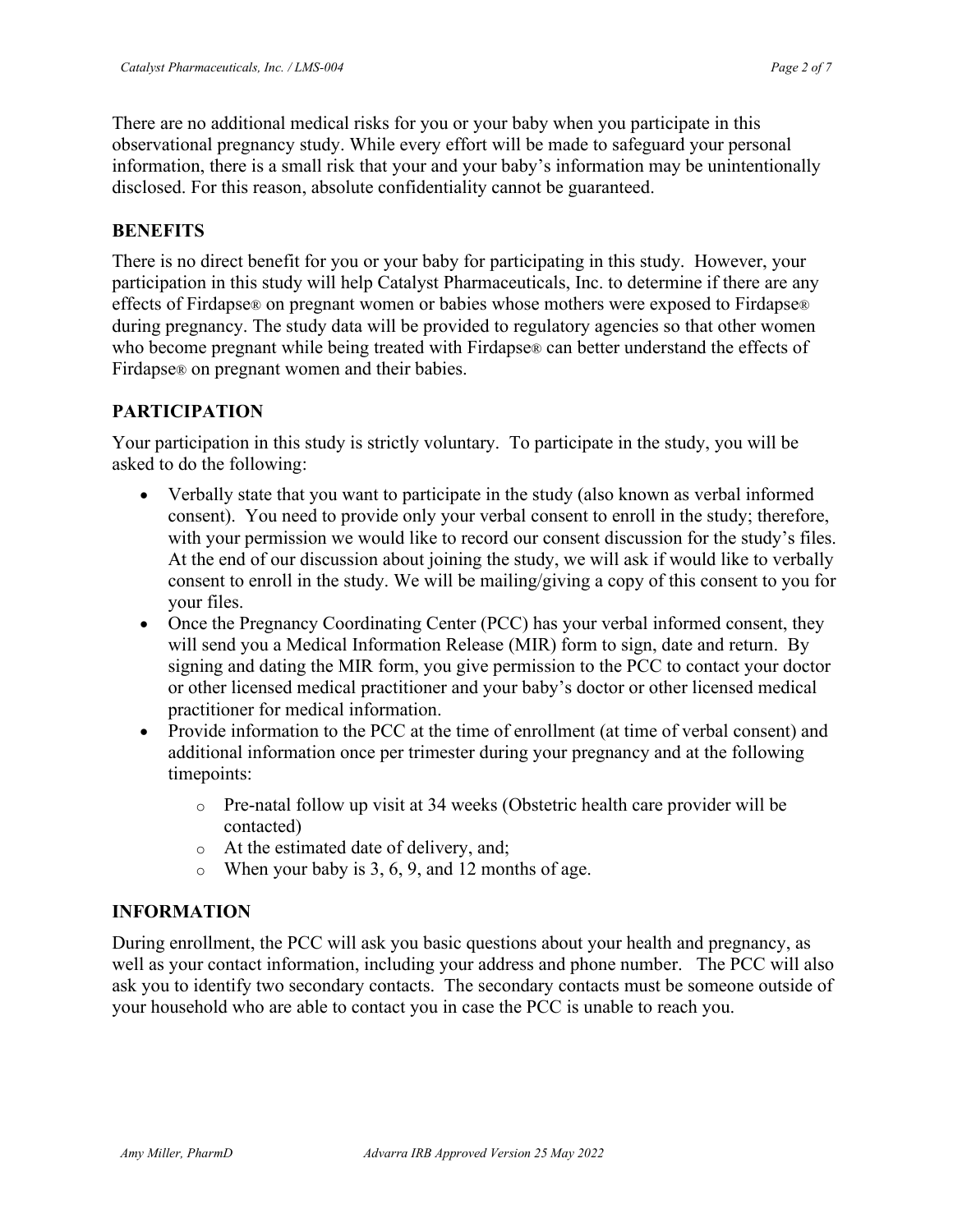You will be contacted by the PCC one time during each trimester of your pregnancy, on the estimated date of delivery, and when your baby is 3, 6, 9 and 12 months of age, as needed. The PCC will collect the following information:

- Any changes in the contact information you provided at enrollment
- Any changes in the status of your pregnancy
- Any changes in Firdapse® treatment, if applicable, and changes in other medications
- Any pre-natal testing at the pre-natal follow up visit
- Any changes to your baby's health status when you are contacted when your baby is 3, 6, 9 and 12 months of age

In addition, your doctor or other licensed medical practitioner who is caring for you during pregnancy will be contacted at the initial pregnancy report, around 34 weeks of your pregnancy and, again, within 2 weeks of your estimated delivery date. The PCC will also contact your baby's doctor or other licensed medical practitioner when your baby is approximately 3, 6, 9 and 12 months old to determine if there are any changes in your baby's health status.

## **COMPENSATION AND STUDY-RELATED EXPENSES**

This pregnancy surveillance program is being sponsored by Catalyst Pharmaceuticals, Inc.; the PCC is being paid by Catalyst Pharmaceuticals, Inc., to conduct the study.

During your participation, you will not be paid for the study-required phone calls described in this informed consent form.

There are no additional costs for your participation in this study. While you are in this study, the cost of your usual medical care, procedures, medications and doctor visits, will continue to be billed to you or your insurance.

## **POSTING OF RESEARCH STUDY ON WEB**

A final study report will be reported at the conclusion of the study and will be available on *http://www.ClinicalTrials.gov*, as guidance provided by (STROBE). This Web site will not include information that can identify you. At most, the Web site will include a summary of the final study results.

A description of this study will also be available on FDA-Pregnancy-Registries@fds.hhs.gov the Food and Drug Administration (FDA) Women's Health Research web site.

## **PRIVACY**

There is a small risk that your and your baby's information may be inappropriately disclosed. This means absolute confidentiality cannot be guaranteed.

This study will remain open for a minimum of 10 years. Your information will remain at the PCC until approximately 2 years after the end of the study.

Information about your health collected while you are in this study (protected health information, or "PHI") will be kept in confidence and in accordance with privacy statutes and regulations (for example, the Health Information Portability and Accountability Act, or "HIPAA"). As is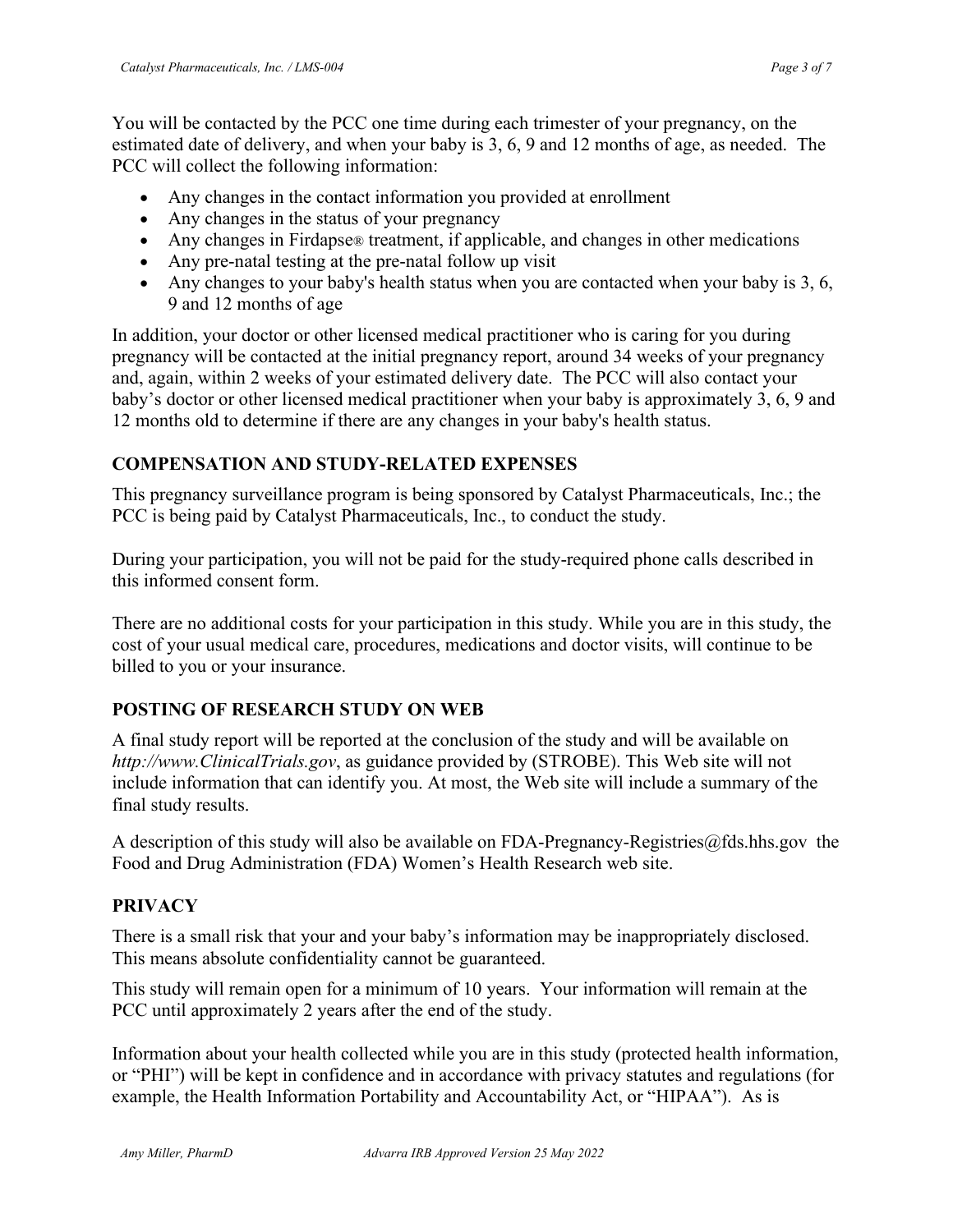customary, the Sponsor of the study, Catalyst Pharmaceuticals, Inc., may be required to provide certain safety information to the Institutional Review Board (IRB) and the FDA including personal medical information. You will need to agree to the "Authorization to Use and Disclose Protected Health Information" provided at the end of this consent form in order to authorize the use and disclosure of your PHI under HIPAA for the purposes of this study. In any presentation of the results of the study at meetings or in publications, your identity will remain anonymous and confidential.

### **WITHDRAWAL**

Enrollment in the Firdapse Pregnancy Study is completely voluntary. You may leave the study for any reason at any time. If you decide to stop participating, the quality of your and your baby's medical care will not be affected, and you and your baby will not be penalized or lose any benefits that you and your baby may be entitled to. If you decide to leave the study before your participation has ended, Catalyst Pharmaceuticals, Inc., will still use the information collected before your withdrawal. The request for withdrawal from the study must be made to the PCC by you or your health care provider. The study investigator or the Sponsor can stop the study at any time without your consent.

The Investigator or the Sponsor can stop your participation at any time without your consent for the following reasons:

- If you fail to follow directions for participating in the study;
- If it is discovered that you do not meet the study requirements;
- If the study is canceled; or
- For administrative reasons.

#### **NEW FINDINGS**

Any new important information that is discovered during the study and which may influence your willingness to continue participation in the study will be provided to you.

#### **ALTERNATIVES TO PARTICIPATION**

This pregnancy follow-up is for research purposes only. The only alternative is to not participate in this study.

### **WHOM TO CONTACT ABOUT THIS STUDY**

During the study, if you have questions, concerns or complaints about the study, please contact the Investigator at the telephone number listed on the first page of this consent document.

An IRB is an independent committee established to help protect the rights of research participants. If you have any questions about your rights as a research participant, and/or concerns or complaints regarding this research study, contact**:**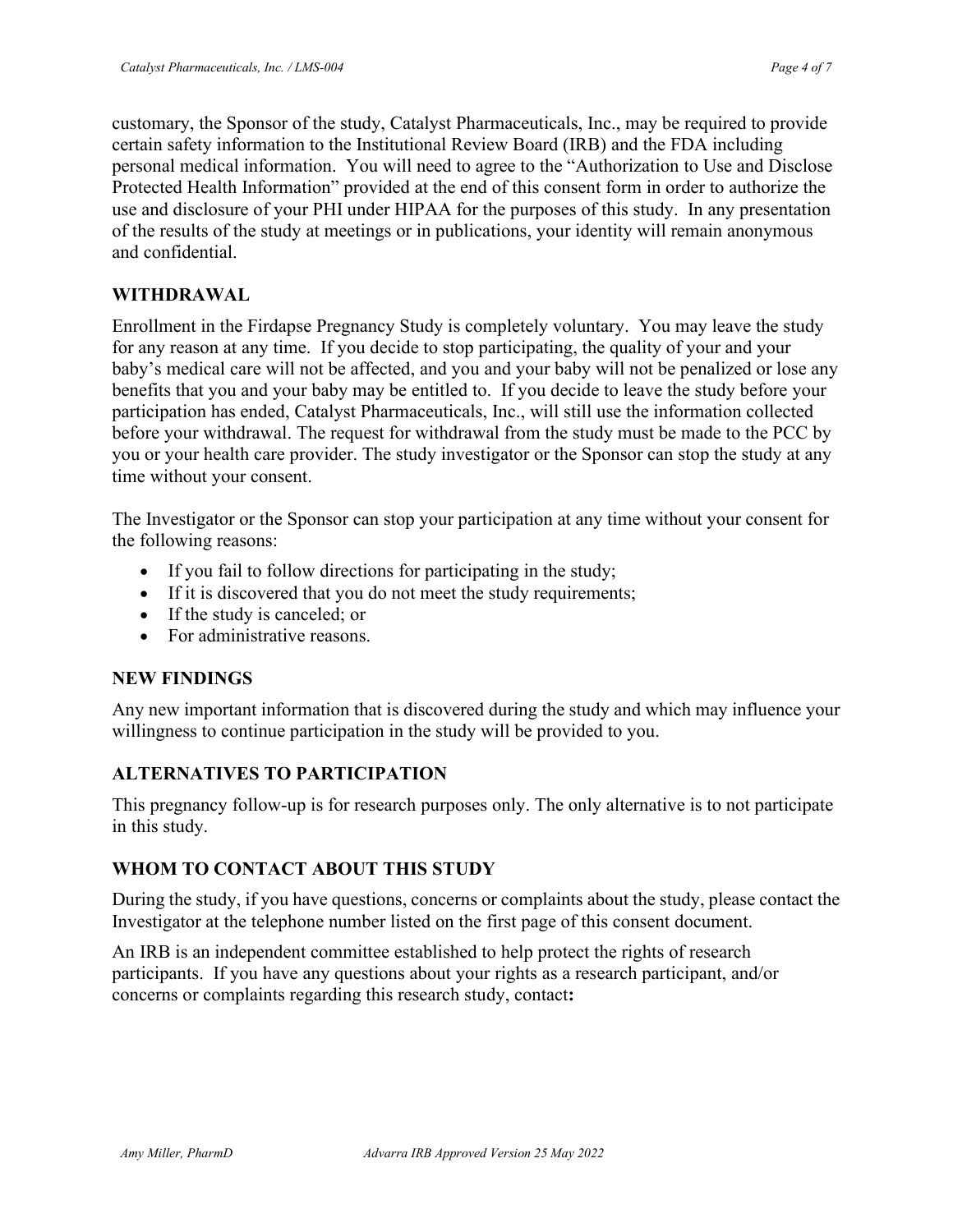- By mail:
	- Study Participant Adviser Advarra IRB
- 6100 Merriweather Dr., Suite 600 Columbia, MD 21044
- or call **toll free**: 877-992-4724
- or by **email**: adviser@advarra.com

Please reference the following number when contacting the Study Participant Adviser: Pro00045362.

A copy of this Participant Informed Consent Form will be provided/mailed to you for your records. The PCC will sign and date this form if you choose to participate.

We will also include the MIR form that you will need to sign, date and return in the selfaddressed and pre-stamped envelope.

### **PCC Associate reviewing Participant Informed Consent Form:**

Printed name/Signature of PCC Associate Date Signed

Printed name of Study Participant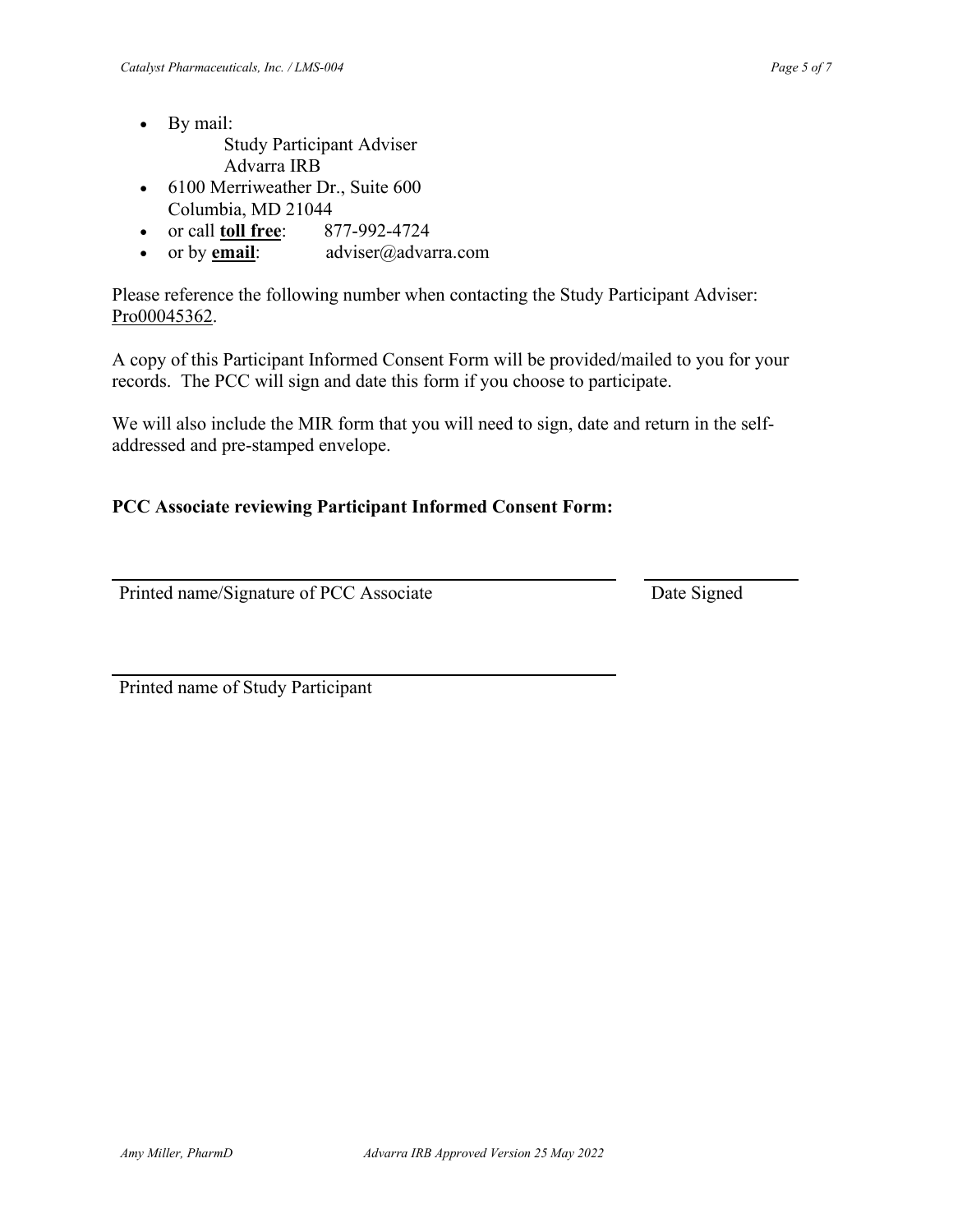## **AUTHORIZATION TO USE AND DISCLOSE PROTECTED HEALTH INFORMATION**

If you decide for you and your newborn child to be in this study, the Study Investigator and research team will use and share health data about you and your newborn child to conduct the study. Health data may include:

- Name.
- Address.
- Phone number.
- Date of birth.
- Medical history.
- Information from your doctor visits, including test results.

Health data may come from your and your newborn child's study records or from existing records kept by your and your newborn child's doctor or other health care workers.

For this study, the research team may share health data about you and your newborn child with authorized users. Authorized users may include:

- Representatives of Catalyst Pharmaceuticals, Inc.
- United BioSource (UBC) / Pregnancy Coordinating Center (PCC)
- Representatives of Advarra IRB (an Institutional Review Board that reviews this study).
- The Food and Drug Administration (FDA) and other U.S. federal and state agencies.
- Government agencies to whom certain diseases (like HIV, hepatitis, and STDs) must be reported.
- Governmental agencies of other countries (for example, Health Canada).
- Outside individuals and companies, such as laboratories and data storage companies, that work with the researchers and Sponsor and need to access your information to conduct this study.
- Other research doctors and medical centers participating in this research, if applicable.
- A data safety monitoring board which oversees this research, if applicable.

Your and your newborn child's health data will be used to conduct and oversee the research, including for instance:

• The frequency of pregnancy complications in women who were exposed to at least 1 dose of Firdapse® during pregnancy and fetal and infant outcomes in infants through 1 year of age.